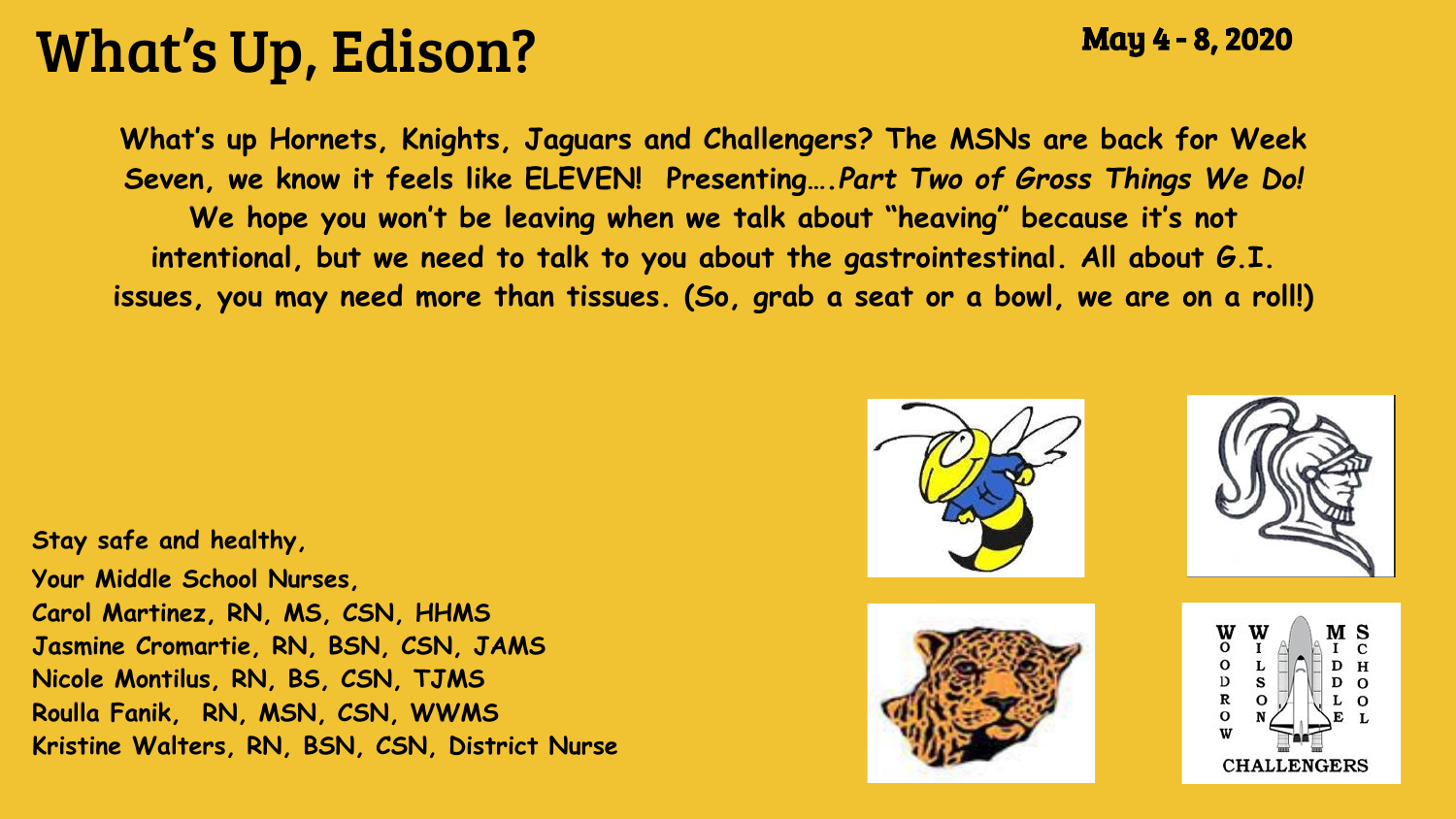# What's Up, Edison? May 4-8, 2020





Vomit, Burps, Flatulence (what is that?), and Diarrhea, these come courtesy to you from our **DIGESTIVE SYSTEM**! Watch the TEDEd video on the left. Then click below to watch the Kids Health movie about how it all works. [ttps://kidshealth.org/en/kids/dsmovie.html?W](https://kidshealth.org/en/kids/dsmovie.html?WT.ac=k-ra#cattake-care) [T.ac=k-ra#cattake-care](https://kidshealth.org/en/kids/dsmovie.html?WT.ac=k-ra#cattake-care) Then take the quiz! [https://kidshealth.org/en/kids/dsquiz.html?W](https://kidshealth.org/en/kids/dsquiz.html?WT.ac=k-ra#cattake-care) [T.ac=k-ra#cattake-care](https://kidshealth.org/en/kids/dsquiz.html?WT.ac=k-ra#cattake-care)

Whether we call it vomit, barf, puke, upchuck, it is gross, but believe it or not, it is one of the ways the body protects itself. Check out the Dr. Binocs video to learn more.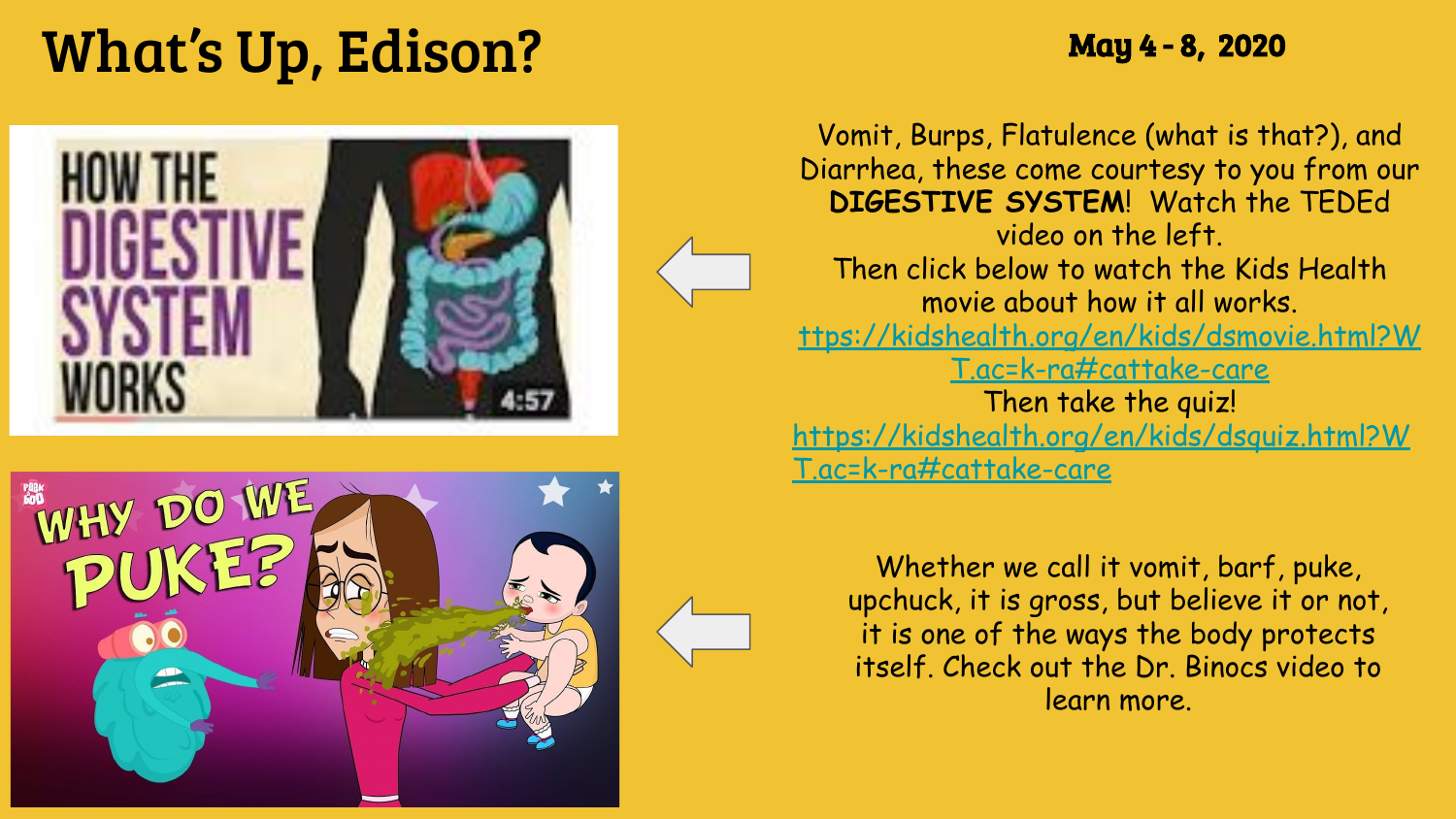# What's Up, Edison? *May 4 - 8, 2020*





More info on why we burp:

<https://www.cbc.ca/kidscbc2/the-feed/why-do-i-burp>



Passing gas, flatulence, or farts are also caused by swallowing too much air, but there are other reasons too. Watch the TEDEd video to *hear* all about it.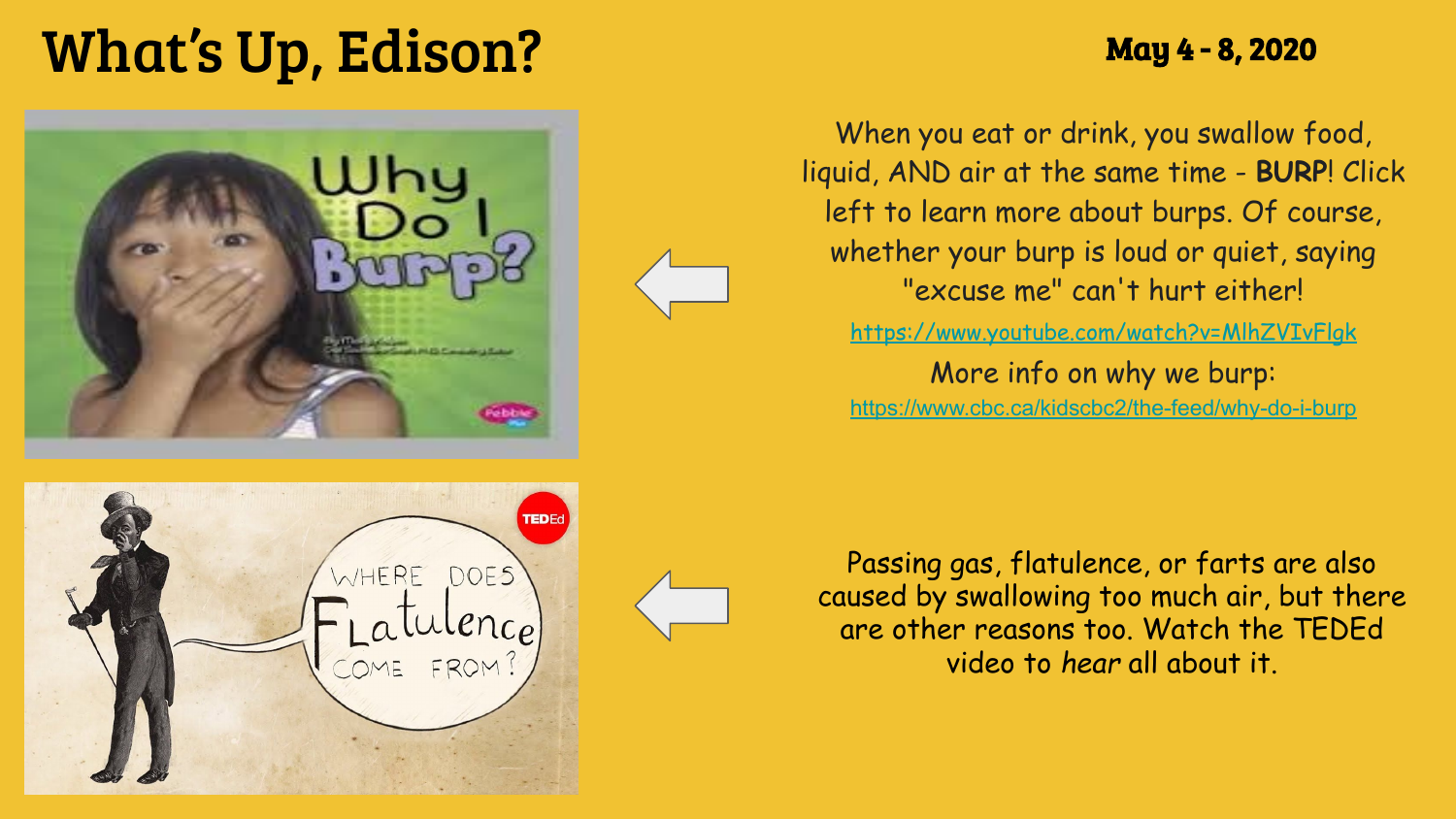## Just Some Fun Facts About Farts!May 4 - 8, 2020



On average, a fart is composed of about 59 percent nitrogen, 21 percent hydrogen, 9 percent carbon dioxide, 7 percent methane and 4 percent oxygen. Less than 1 percent of their makeup is what makes farts stink.

- The temperature of a fart at the time of creation is 98.6 degrees Fahrenheit.
- Farts have been clocked at a speed of 10 feet per second.
	- A person produces about half a liter of farts a day.

• Women fart as much as men.

• The gas that makes your farts stink is hydrogen sulfide. The more sulfur rich your diet, the more your farts will stink. Some foods that cause really smelly farts include: beans, cabbage, cheese, soda and eggs.

• Most people pass gas about 14 times a day.

[https://kidshealth.org/en/kids/fart.html?WT.ac=k-ra#](https://kidshealth.org/en/kids/fart.html?WT.ac=k-ra#cattake-care) <u>[cattake-care](https://kidshealth.org/en/kids/fart.html?WT.ac=k-ra#cattake-care)</u>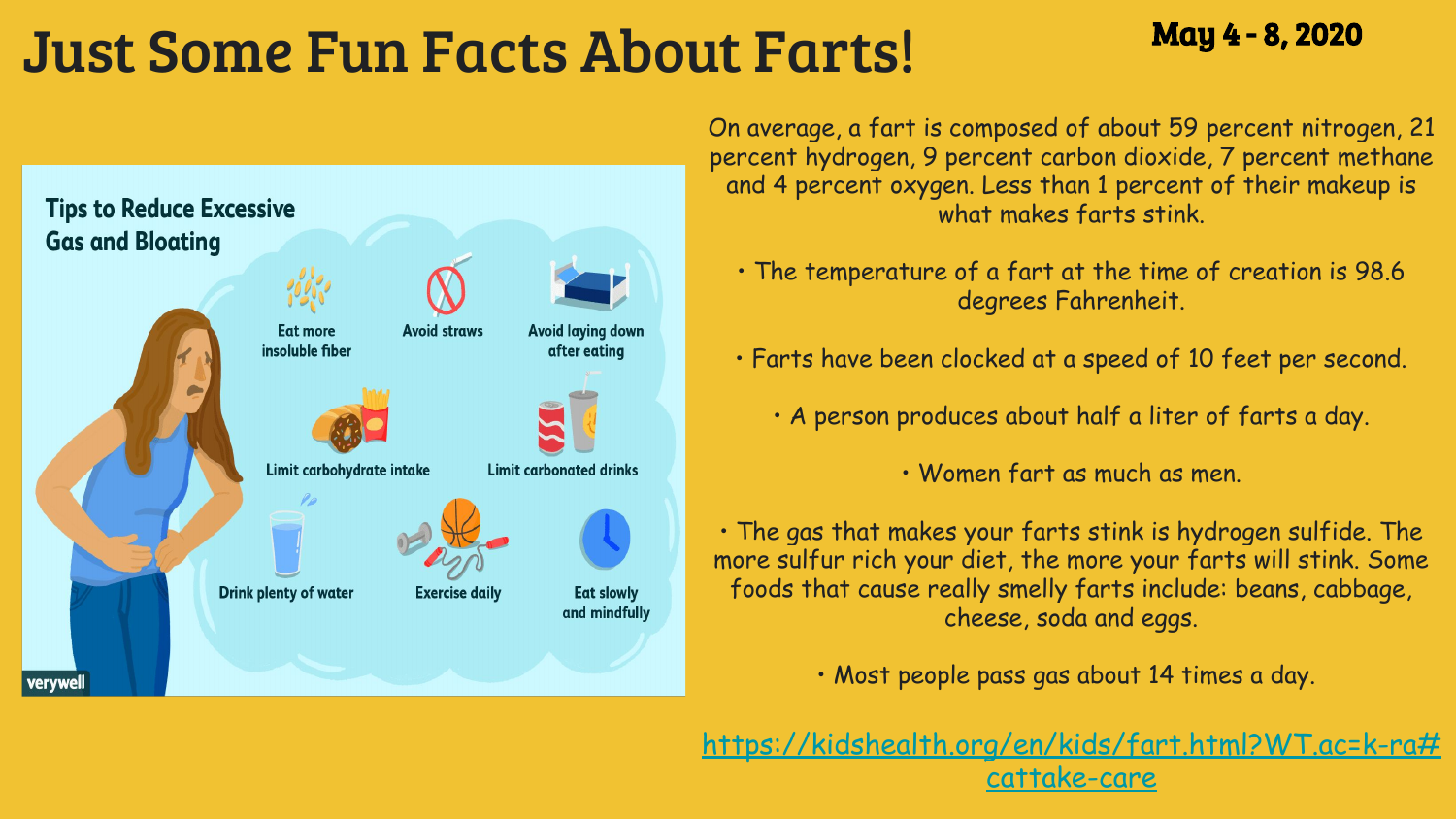# What's Up, Edison? May 4 - 8, 2020





Going to the bathroom, having a bowel movement, pooping – no matter what you call it, stool is a regular part of human life. When you have loose or watery stool, it's called diarrhea. This is a very common condition and usually resolves on its own.

**30 WEIRDLY** FASCINATING **HEALTH AND BODY FACTS**